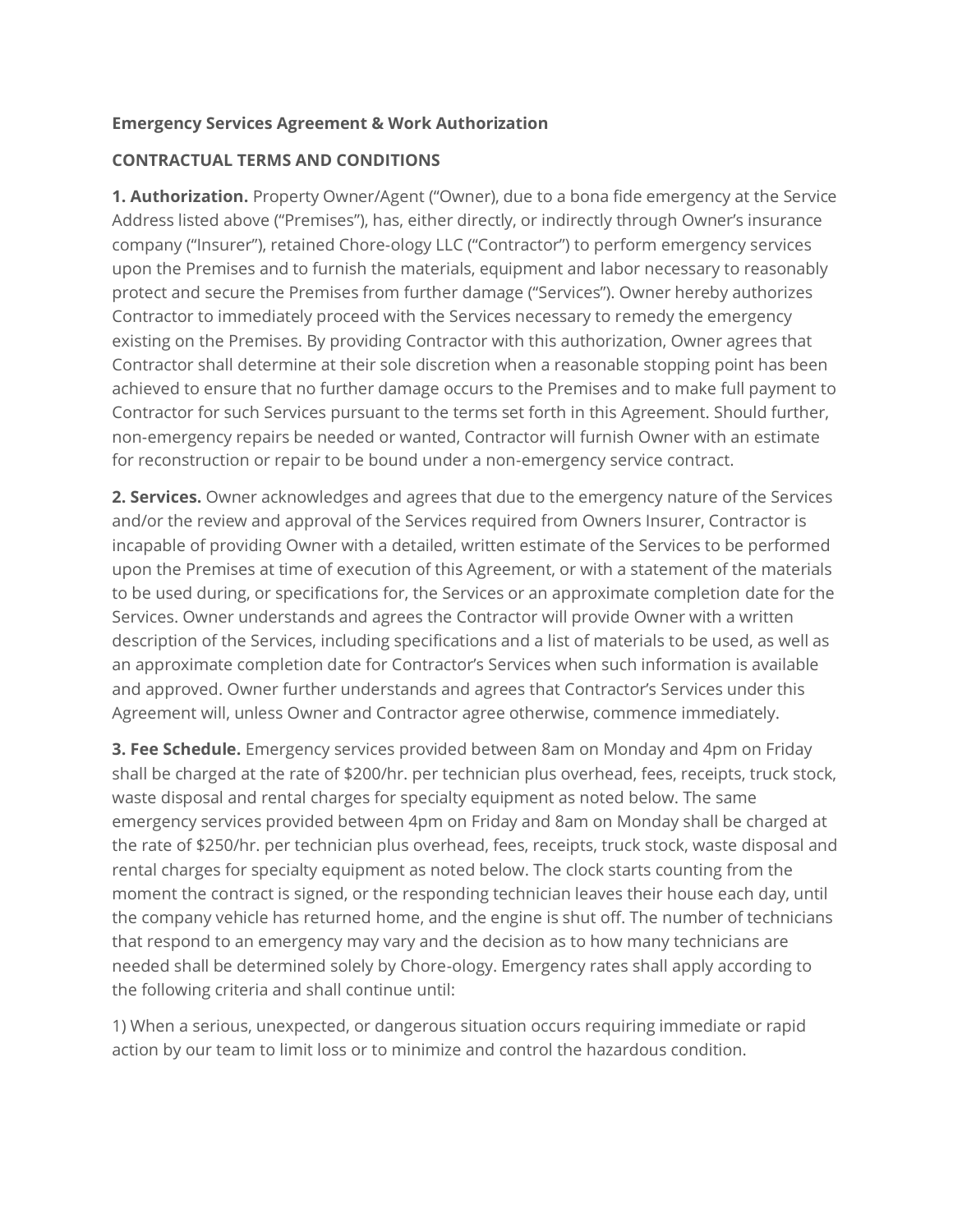2) When our team is called away from a job in progress, or we are asked to reschedule existing clients to accommodate an urgent need for service, or when we are asked to respond after regular business hours.

3) When there is uncontrolled movement of water or water vapor into areas of a residential or commercial building where it is unwanted and undesirable, and which leads to the immediate or urgent need for water damage mitigation.

4) When fungal, biological, chemical or mineral hazards are present and causing allergic reactions, ill health effects, or damage to the environment or private property and requires immediate or urgent remediation.

#### Additional Fees

Truck Stock (Variable pricing at technicians' discretion and based upon quantity and type of items used).

Receipts Except Waste Disposal (As incurred plus 25%)

Waste Disposal (As incurred multiplied by two)

Administrative Overhead Fee (\$80.00/day plus 9% of Total Technician Labor)

Vehicle Use & Overhead Fee (\$1.66/mile plus 9% of Total Technician Labor)

General Tool Share & Overhead (\$30.00/day plus 7% of Total Technician Labor) \*\*Excludes cost to operate specialty rental equipment listed below which Chore-ology owns. Use of this specialty equipment will incur additional charges as specified below.

Air Mover - (\$50/day/ea.)

Air Scrubber - (\$160/day/ea.)

Dehumidifiers - (\$360/day/ea.)

Power Distribution Box - (\$160/day/ea.)

Power Pole - (\$600/day for two poles and one platform up to 24 ft tall and wide untied. Add an additional \$100/day per 6ft in height above 24 ft and \$100/day per additional pole/platform)

Baker Scaffold - (\$150/day/ea. up to 8 ft tall untied.)

Tower Scaffold - (\$250/day/ea. up to 24 ft tall untied. Add an additional \$50/day when tying is required.)

System Scaffold - (\$0.60 per cubic foot per day)

Single Component Urethane Crack Injection Pump - (\$1,200/day/ea.)

Dual Component Crack Injection Pump - (\$1,600/day/ea.)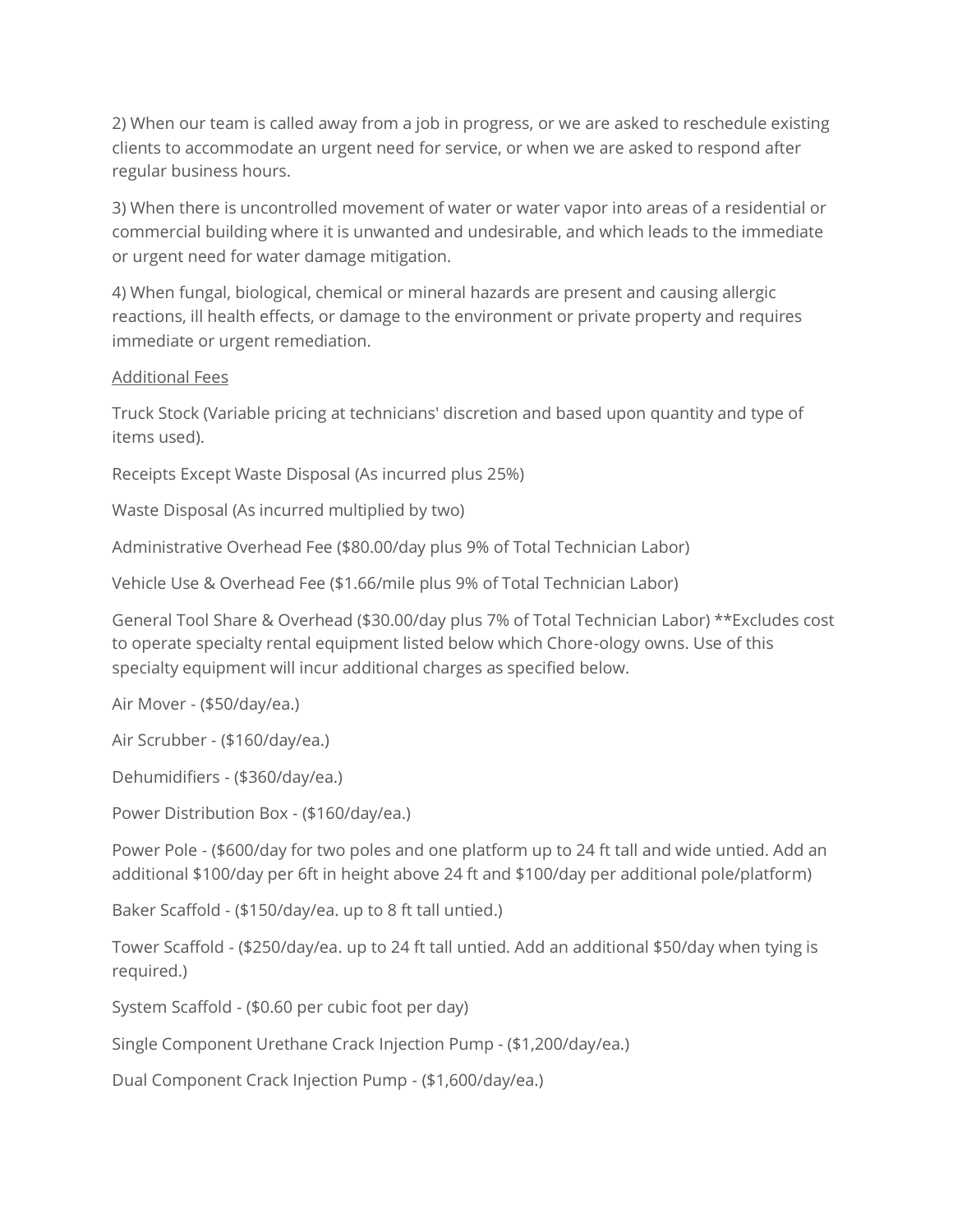Full Size Portable Carpet Cleaner - (\$800/day/ea.) Handheld Portable Carpet Cleaner - (\$200/day/ea.) Portable Carpet Extractor - (\$800/day/ea.) 1/8" Hydro Jet - (\$200/day up to 50 ft in length) 3/16" Hydro Jet - (\$250/day up to 75 ft in length) 1/4" Hydro Jet - (\$300/day up to 100 ft in length) Electric Pressure Washer - (\$125/day/ea.) 3300 psi 2.5 gpm Gas Pressure Washer - (\$175/day/ea.) 4400 psi 4 gpm Gas Pressure Washer - (\$200/day/ea.) Viking Injection Heater - (\$160/day/ea.) Firebird Compact Electric Space Heater (\$500/day/ea.) Electric Radiant Space Heater (\$500/day/ea.) Indirect or Direct Vent Fossil Fuel Space Heater (\$1,000/day/ea.) Tile Saw - (\$150/day/ea.) Gas Generator (\$200/day/ea.) Concrete Chain Saw - (\$420/day/ea.) General Contracting Fee (25% surcharge added to all subcontractor invoices.) Cancellation Fee (After contract has been signed by both parties) (\$300) Late Payment Fee (>20 days) (\$10/day to indefinite)

NSF Fee (\$150/per occurrence)

Rates and Fees listed above are subject to retail sales tax.

**4. Unrelated Conditions/Work.** Owner acknowledges and agrees that Contractor is not responsible for addressing or correcting damage, conditions, or areas unrelated to the event that necessitated the emergency Services. Owner understands and agrees that Owner is personally responsible for all charges, costs, and deductibles regardless of whether the charges are covered by Owners insurance.

**5. Special/Fragile/Valuable Items.** Owner agrees to take full responsibility for special, fragile, or valuable items of personal property, and that Contractor shall not be liable for any disappearances or damage to any such items. Contractor highly recommends that Owner take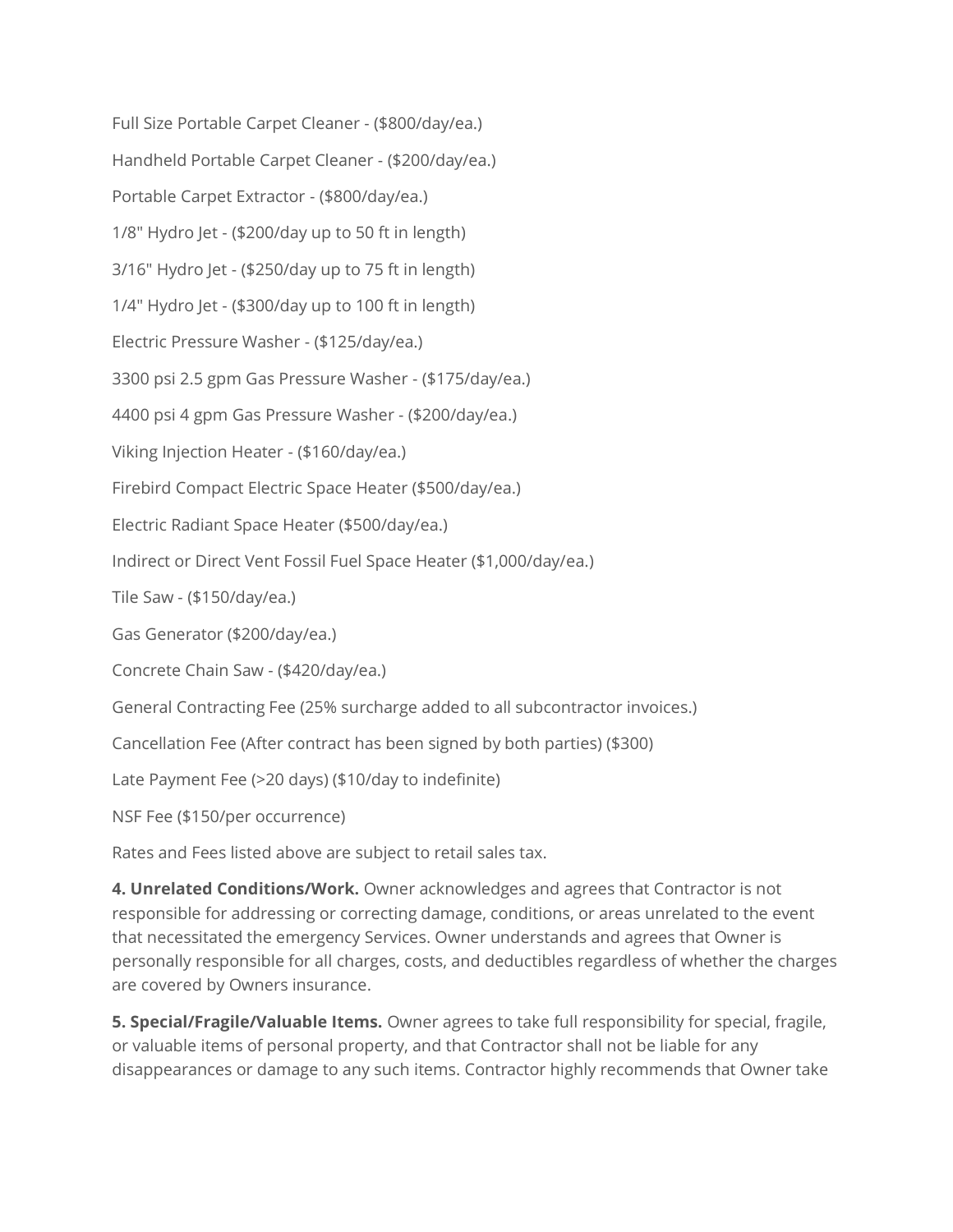additional care to protect any such items as soon as possible, preferably prior to the start of work (especially jewelry, cash, weapons, medications, etc.).

**6. Environmental Conditions.** Owner understands and agrees that certain amounts of mold and bacteria may be normal in an indoor environment, and Contractor is not attempting to leave the property "sterile." Likewise, there may be porous or semi-porous affected materials, finishes or furnishings which cannot be disinfected properly. In such cases, Contractor will clean and sanitize. The owner further understands and agrees that the presence of certain types of microorganisms in indoor environments may cause illness and/or secondary damage to the property, and that the use of certain chemicals may reduce this risk. Owner hereby acknowledges that Contractor has advised Owner of the importance of ventilation and hazards associated with chemicals used during emergency service. Owner further acknowledges that Contractor has made available an SDS and information sheets regarding chemicals used, the hazards of asbestos as well as mold and lead based coatings. Infants, the elderly, and individuals with chemical sensitivities or respiratory problems may be particularly sensitive to certain types of microorganisms or disinfecting chemicals used during service. As such, Owner agrees to hold harmless the Contractor for accidental exposure to mold spores, chemicals used to treat or disinfect, asbestos exposure, lead exposure, as well as dusts incidental to the work performed. Further, Owner understands that any work performed by Contractor may not remediate or prevent the growth of mold or bacteria. Such remediation or prevention may need to be separately agreed with Contractor.

**7. Information Needed.** Owner shall provide Contractor with all available information regarding known relevant or potentially relevant facts about the history of all structures erected upon, and the conditions present in and around, the Property. Owner is responsible for advising Contractor of the known existence of hazardous substances (Including chemicals, lead, asbestos, etc.) or areas of danger.

If, while delivering emergency services, the Contractor requires a decision or feedback to be rendered by the Owner to continue delivering the Services, the Owner agrees to respond to such inquiry as quickly as possible. Any stoppage of work required due to delayed response(s) from the Owner may result in increased cost or property damage. Damage caused or made worse due to delayed response(s) by the Owner shall not be charged or levied upon the Contractor for any reason.

If the emergency requires or falls under any overarching requirements that may influence the Services rendered, the Owner is responsible for procuring and notifying the Contractor of such requirements. Examples of such requirements include, but are not limited to, Homeowner's Association and Condo Association Covenants, Conditions, and Restrictions that may affect the services being provided.

**8. Access and Security.** Owner agrees to provide access to the property or Contractor's employees, agents, subcontractors, and their vehicles and equipment as required to properly perform the Services and, where applicable, to manage the water damage mitigation process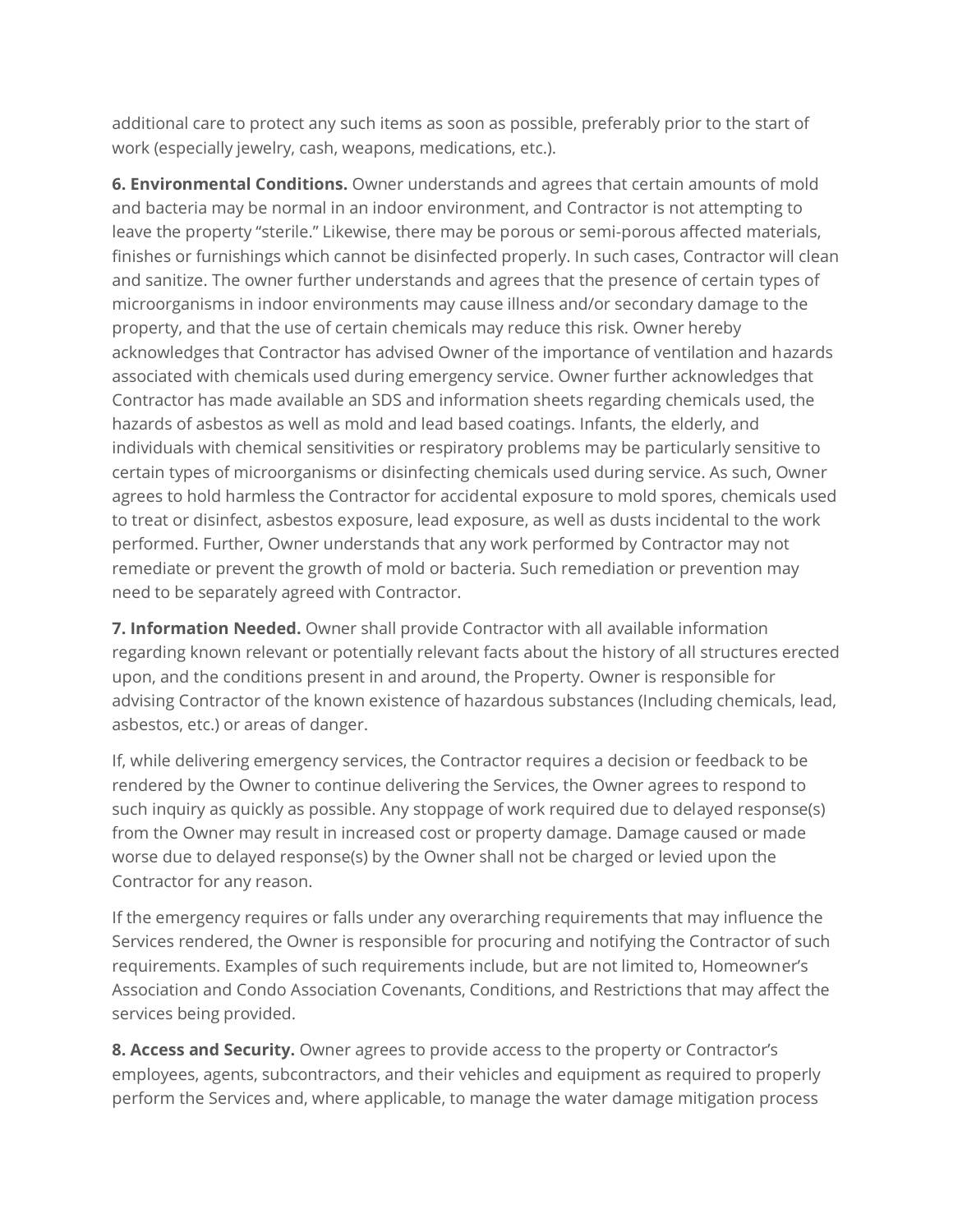24/7 until complete. Owner will provide areas for secure storage of equipment, materials, and debris and be held responsible for any equipment that comes up missing while inside and/or on their Premises whether secure or not. Should tools or materials disappear from the owner's property, the owner will be charged for the pro-rated cost of replacement. Owner will provide all water, electricity, and other utilities necessary for Contractor to perform the Services. Where onsite utilities are insufficient to effectively perform the Services, the Contractor shall procure the necessary assistance to perform the job and charge Owner for the additional costs. The owner will take all reasonable steps necessary to secure all structures and tools on the property from unauthorized access.

**9. Early Termination.** Owner always has the right to demand that the emergency Services terminate immediately. Therefore, by signing below Owner agrees to the following terms which will trigger **automatically** upon Owner's decision to Terminate emergency services prematurely against Contractor's best judgement or advice.

## **TERMINATION & RELEASE OF LIABILITY**

• Owner is aware and understands that by terminating the Services prematurely the Company will stop all work on the Premises immediately. As a result, further damage may occur to the Premises and Owner's personal property. Certain Services, such as water mitigation, mold remediation, hazardous substance abatement, as well as heat, air conditioning, ventilation, plumbing, or electrical deficiencies left unresolved may cause extensive and irreparable harm if ceased before completion.

NOTWITHSTANDING THESE RISKS, OWNER ACKNOWLEDGES THAT THEY ARE VOLUNTARILY TERMINATING THE SERVICES OF THE COMPANY WITH FULL KNOWLEDGE OF THE DANGERS INVOLVED AND HEREBY AGREE TO ACCEPT AND ASSUME ALL RISKS OF ILLNESS, PERSONAL INJURY, PSYCHOLOGICAL INJURY, PAIN, SUFFERING, DISABILITY, DEATH, PROPERTY DAMAGE, AND/OR FINANCIAL LOSS ARISING THEREFROM, WHETHER CAUSED BY THE ORDINARY NEGLIGENCE OF THE COMPANY OR OTHERWISE.

- Owner hereby expressly waives and releases all claims, now known or hereafter known, against the Company and its employees, agents, affiliates, successors, and assigns (collectively, "Releasees") on account of personal or psychological injury, illness, pain, suffering, disability, death, property damage, or economic loss arising out of or attributable to Owner's termination of Services, whether arising out of the ordinary negligence of the Company or any Releasees or otherwise. Owner covenants not to make or bring any such claim against the Company or any other Releasee, and forever release and discharge the Company and all other Releasees from liability under such claims.
- Owner shall defend, indemnify, and hold harmless the Company and all other Releasees against any and all losses, damages, liabilities, deficiencies, claims, actions, judgments, settlements, interest, awards, penalties, fines, costs, or expenses of whatever kind, including reasonable attorneys' fees, fees, the costs of enforcing any right to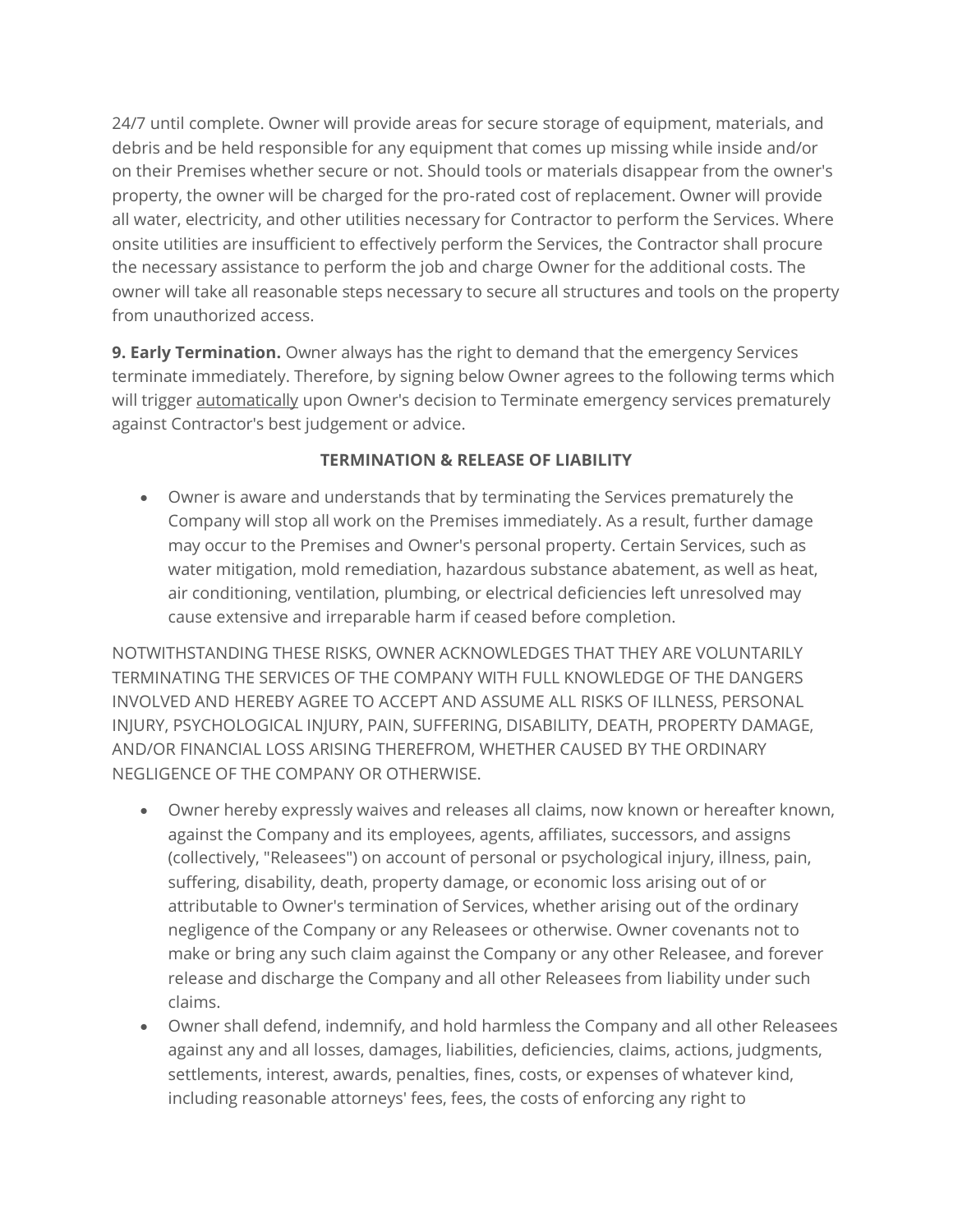indemnification under this Release, and the cost of pursuing any insurance providers, awarded against the Company or any other Releasees in a final judgment, arising out of or resulting from any claim of a third party related to Owner's termination of the emergency Services.

• This Emergency Services Agreement and Release of Liability constitutes the sole and entire agreement of the Company and Owner with respect to the subject matter contained herein and supersedes all prior and contemporaneous understandings, agreements, representations, and warranties, both written and oral, with respect to such subject matter. If any term or provision of this Release is invalid, illegal, or unenforceable in any jurisdiction, such invalidity, illegality, or unenforceability shall not affect any other term, provision of this Release, invalidate, or render unenforceable such term or provision in any other jurisdiction. This Release is binding on and shall inure to the benefit of the Company and Owner and our respective successors and assigns. All matters arising out of or relating to this Release shall be governed by and construed in accordance with the internal laws of the State of Washington without giving effect to any choice or conflict of law provision or rule (whether of the State of Washington or any other jurisdiction). Any claim or cause of action arising under this Release may be brought only in the federal and state courts located in King County, Washington and I hereby consent to the exclusive jurisdiction of such courts.

Owner shall compensate the Contractor for all fees and markup for material acquired by Contractor, whether or not actually used in providing the Services before stoppage. At the Owner's request, all material so paid for shall be delivered to the Owner in a reasonable time and Manner.

**10. Billing.** Owner has been informed, and agrees, that: (a) Owner is personally responsible for any and all deductible(s), depreciation, work or Services and/or charges not paid by insurance; (b) Contractor's Invoices that are not paid by insurance are due from Owner upon receipt after project completion or termination; (c) Owner hereby authorizes and directs the responsible insurance company to make payment directly to Contractor for the Services ; and (d) if Owner's insurance company pays proceeds for the Services directly to Owner as the insured, Owner will immediately forward those insurance proceeds in their entirety to Contractor. Interest at the highest rate allowed under law will be charged on any unpaid balance after twenty (20) days of the date of invoice. Owner agrees to pay all collection costs, collection agency commissions, attorneys' fees, expert fees, court costs and arbitration costs incurred by Contractor to collect past due balances. This attorneys' fees provision is expressly limited to actions on this Agreement and shall not be interpreted or construed to apply to any other claims.

**11. Limit of Liability.** Contractor's liability is limited to the total amount paid for the Services as completed. Owner agrees to release, hold harmless, defend (pay attorneys' fees, expert fees, arbitration costs and court costs) and indemnify Contractor from any and all damages, claims or actions that arise from: (a) conditions that pre-existed the specific loss or event Contractor was hired to address; (b) the premature removal of equipment or termination of Services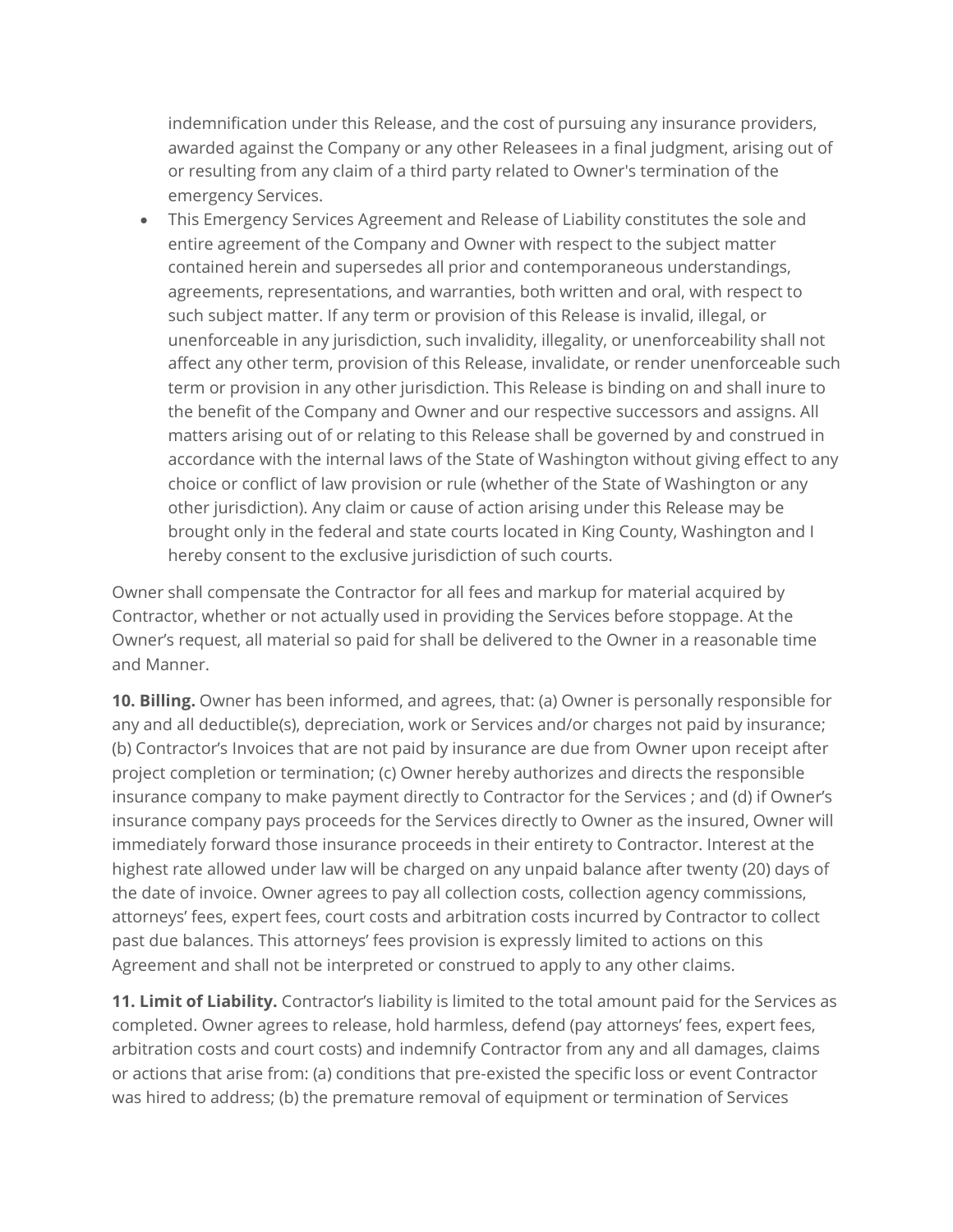against Contractor's recommendations; (c) any refusal to allow Contractor to perform any Services or procedures Contractor recommends; and (d) any disappearances of personal property. Problems that may occur in which Contractor will be released, indemnified, defended, and held harmless shall include, but not be limited to, mold, bacteria, structural damage, indoor air quality contamination, and environmental illnesses (including allergies, asthma, and alleged toxic effects).

**I HAVE READ, UNDERSTAND AND AGREE TO ALL CONTRACTUAL TERMS AND CONDITIONS AND I HAVE AUTHORIZED BY AFFIXING MY SIGNATURE ON THE FRONT PAGE OF THIS CONTRACT FOR CONTRACTOR TO PERFORM EMERGENCY SERVICES DESCRIBED THEREIN. I AM THE OWNER OF THE STRUCTURE OR I AM AN AGENT DULY AUTHORIZED TO ENTER THIS AGREEMENT ON BEHALF OF THE OWNER. I UNDERSTAND THAT THE OWNER IS PERSONALLY RESPONSIBLE FOR ANY AND ALL CHARGES, COSTS AND DEDUCTIBLES FOR THE SERVICES NOT COVERED BY INSURANCE.**

# **AS OWNER OR AGENT DULY AUTHORIZED, I AM AWARE OF AND IN AGREEMENT WITH THE AFOREMENTIONED.**

# **12. Contractor Obligations and Representations**

Contractor represents that, as of the Effective Date, they carry a surety bond in an amount not less than twelve thousand dollars (\$12,000.00).

The contractor represents that, as of the Effective Date, they carry a general liability insurance policy in the amount of one million dollars (\$1,000,000.00).

The contractor will make reasonable efforts to keep digital copies of all receipts for materials and services purchased. A digital copy of such receipts will be provided to the Owner upon request. Owner acknowledges that there will be times when receipts are mistakenly lost, accidentally destroyed, or otherwise rendered unreadable, and the accuracy and completeness of such receipt records shall not affect the Owner's obligation to pay any invoiced amounts. Where amounts are disputed due to insufficient receipt evidence, the Contractor shall be granted the benefit of the doubt if it is reasonable that the material or service was or could have been procured or used for the client's benefit during the emergency.

The contractor shall furnish all labor and material, including third party services required to complete the Services. Approval of the engagement of third-party services shall be considered automatic and granted by the Owner.

# **13. Owner Obligations**

The Owner shall be responsible for procuring all permits, licenses, and/or other permissions required for Contractor to render Services ("Permissions"). Should Permissions be required by any governing body, and the Owner elects not to procure them, and the Contractor is penalized for not having the proper Permissions, the Owner shall be responsible for paying all associated fines/fees/levies against the Contractor for failure to procure.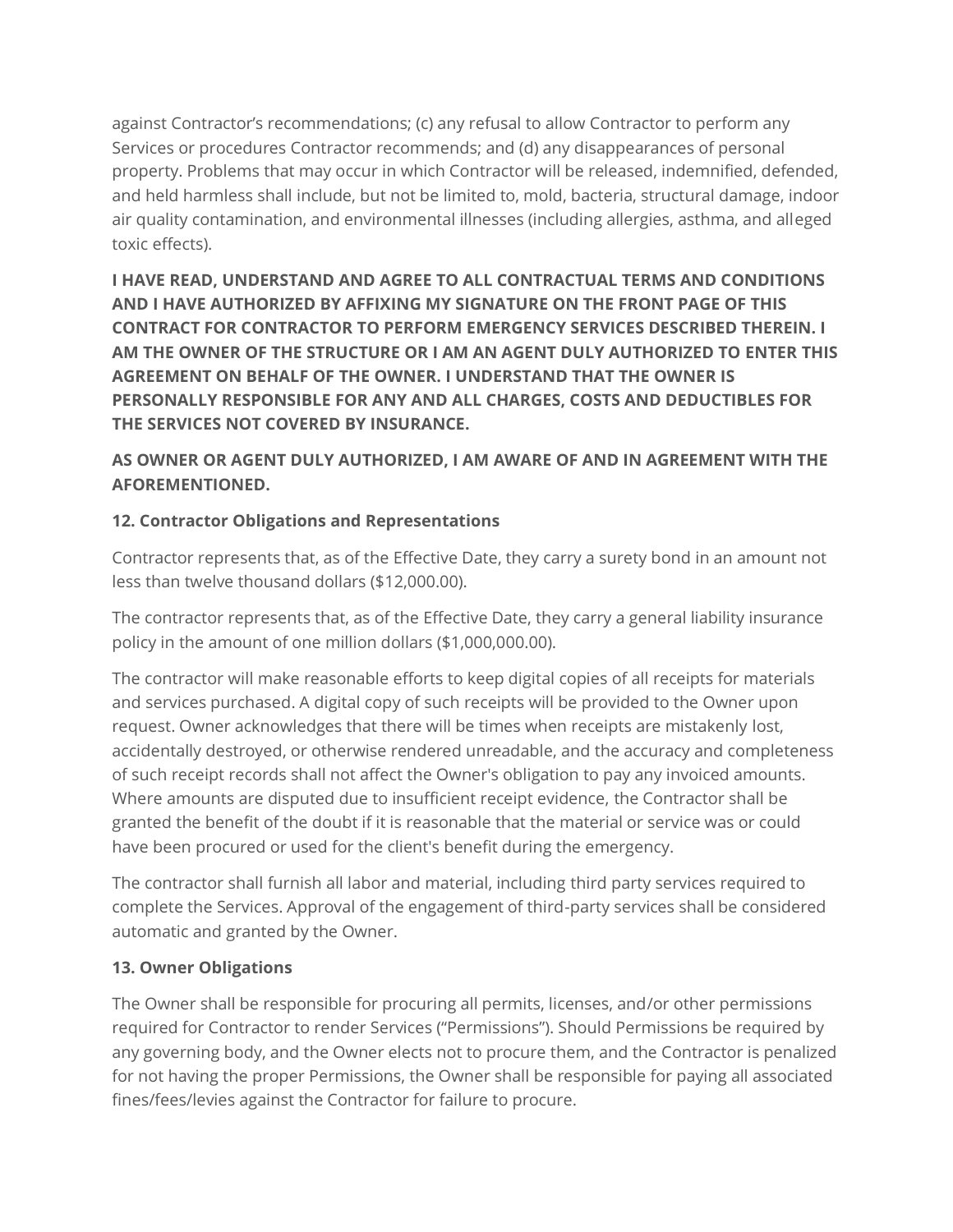Owner shall ensure that there is adequate access and parking to allow Contractor to access the location where Services are to be provided (the "Jobsite"). Parking outside the immediate vicinity of the Jobsite or restricted access to the Jobsite may result in increased labor times if the Contractor is unable to efficiently deliver materials and tools to the Jobsite.

# **14. General Work Area and Hazard Containment**

Where physically possible, the Owner and their visitors/guests/family/pets agree to refrain from traversing, passing through, entering, or disturbing the general work area of the Contractor except when accompanied by the Contractor at the beginning and end of the workday for inspection purposes only. The general work area shall be marked by one or more of the following: cones, hazard tape, extension cords, walls/partitions, the presence of tools/equipment, demolished material/structure, or hazards such as sewage or standing water. Where the general work area is difficult to ascertain, the Owner shall request that the Contractor make it clear what area is not to be disturbed. In situations where the Owner needs to enter or traverse the general work area, the Owner shall be responsible for supplying and wearing the appropriate boots and other safety apparel/gear and shall hold the Contractor harmless for any injury incurred while within the general work area except during the approved inspection times when accompanied by the Contractor. Due to the nature of the Services, the Contractor may need to contain exceptionally hazardous areas using plastic or other physical barriers. Some of these contained areas require negative pressure and HEPA filtration provided by air scrubbers to contain the hazard. The Owner shall refrain from entering these contained areas marked as hazardous for any reason whatsoever, and for as much time as is needed at the Contractor's sole discretion, to bring the affected area back to a reasonably safe working condition common to the general work area. Inspections of contained, hazardous work areas are not to be performed by anyone other than the Contractor, their approved subcontractors, or governing officials until the area has been brought back to a reasonably safe condition common to the general work area and the containment has been removed. Breaching or entry of a contained, hazardous work zone by unauthorized persons constitutes a breach of this service Agreement, and a complete release of liability by the Client for the Contractor and may lead to the immediate early termination of services.

# **15. Occupant Hazard Notification & Confirmation Receipt**

By approving this emergency service agreement, I certify that I have received a copy of the lead hazard information pamphlet informing me of the potential risk of lead hazard exposure, as well as links to inform me of the potential risk of mold and asbestos exposure from renovation or repair activity which may need to be performed in or on my dwelling unit after the emergency service has been completed. I received these pamphlets and links before work began.

Lead #1[: https://www.cpsc.gov/s3fs-public/renovateright.pdf](https://www.cpsc.gov/s3fs-public/renovateright.pdf)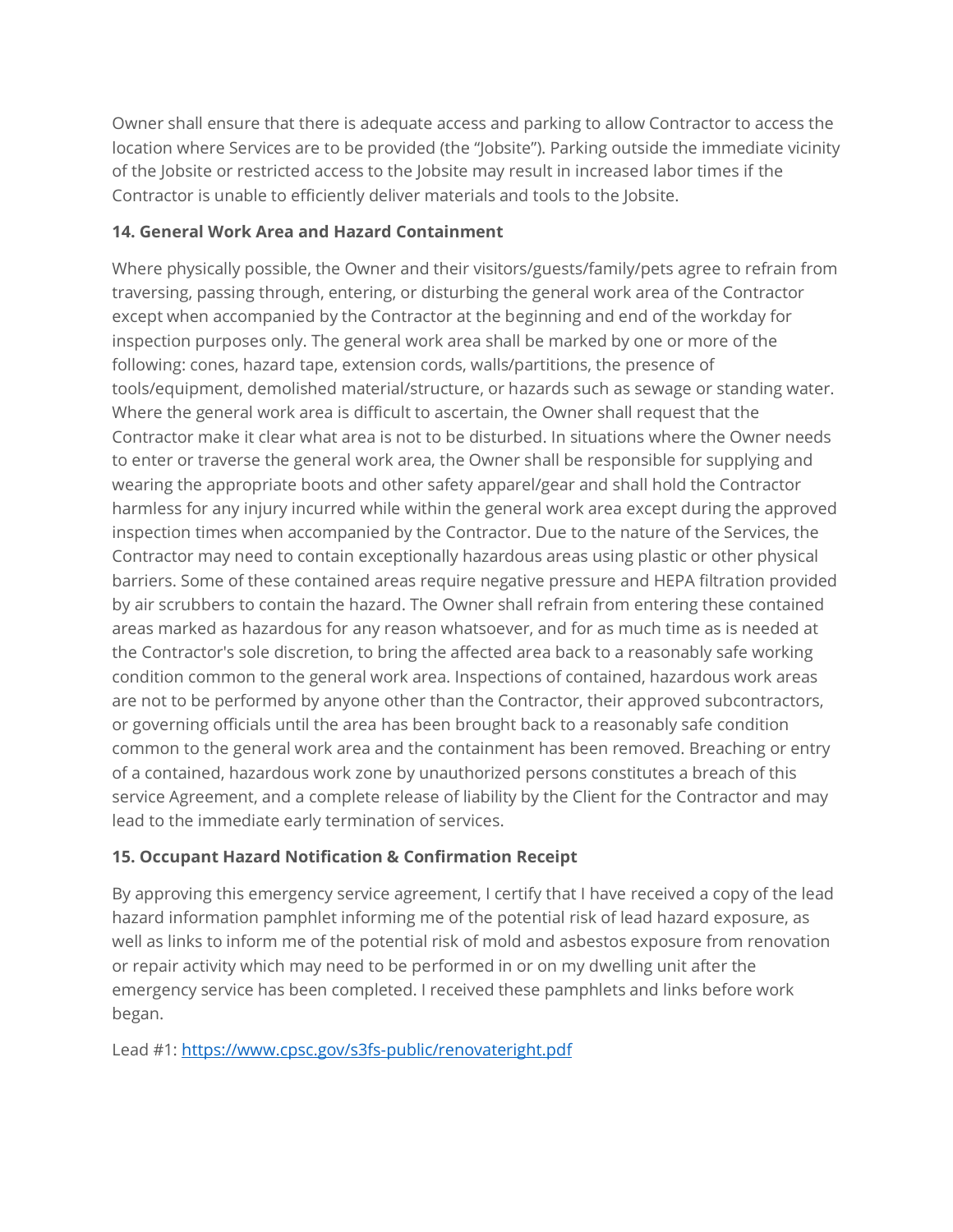Lead #2[: https://www.cdc.gov/nceh/lead/docs/publications/nceh-prevent-childhood-lead](https://www.cdc.gov/nceh/lead/docs/publications/nceh-prevent-childhood-lead-poisoning-508.pdf)[poisoning-508.pdf](https://www.cdc.gov/nceh/lead/docs/publications/nceh-prevent-childhood-lead-poisoning-508.pdf)

Mold:<https://www.epa.gov/sites/default/files/2016-10/documents/moldguide12.pdf>

Asbestos[: https://www.epa.gov/sites/default/files/2019-](https://www.epa.gov/sites/default/files/2019-04/documents/asbestos_infographic_4.16.2019-01.pdf) [04/documents/asbestos\\_infographic\\_4.16.2019-01.pdf](https://www.epa.gov/sites/default/files/2019-04/documents/asbestos_infographic_4.16.2019-01.pdf)

## **16. Notice of Right to Claim a Lien**

NOTICE TO OWNER IMPORTANT: READ THIS SECTION CAREFULLY. PROTECT YOURSELF FROM PAYING TWICE. This Notice is intended for all Services provided by Chore-ology LLC to Owner, including emergency services. The Services are to be conducted at the owner provided address listed below. We intend to provide professional services, materials, and/or equipment for the preservation of your property due to a bona fide emergency. In the event you fail to pay us after services have been rendered, we may file a lien against your property to recover the amounts owed. A lien may be claimed for all professional services, materials, or equipment furnished after a date that is sixty days before this notice was given to you or mailed to you. For further contact regarding this notice please contact Chore-ology LLC either by telephone (206- 380-5420) or in person at 2811 75th PI SE #203, Mercer Island, WA 98040.

## **17. Payment Terms**

The owner agrees to make payment in full within 20 days of project completion or within 24 hours of receipt of any insurance check or draft related to this claim. If applicable, Owner hereby authorizes owner's Insurance Company to pay Contractor directly for services performed and/or to include the name of Chore-ology LLC, on the face of any check or draft for payment. Owner understands and agrees that Owner shall be personally responsible for promptly paying Contractor for all portions of the emergency damage mitigation, cleaning, restoration, and/or construction work, which is not covered by Owner's Insurance Company, whether lack of coverage is due to depreciation or any other uninsured charges or costs. Owner also understands that Owner will be responsible for Owner's insurance deductible. Please make payment to Chore-ology LLC C/O Mathew & Anastasia Woolsey and send to 2811 75th PI. SE #203, Mercer Island, WA 98040.

#### **18. Alternative Dispute Resolution**

The Parties agree to submit any dispute related to this Agreement or the provision of the Services described herein (the "Dispute") to mediation. In the event such mediation does not resolve the Dispute, such Dispute shall be settled by arbitration administered by the American Arbitration Association in accordance with its Consumer Arbitration Rules, and judgment on the award rendered by the arbitrator(s) may be entered in any court having jurisdiction thereof. All mediation and arbitration shall be held in King County, Washington.

#### **19. General Provisions**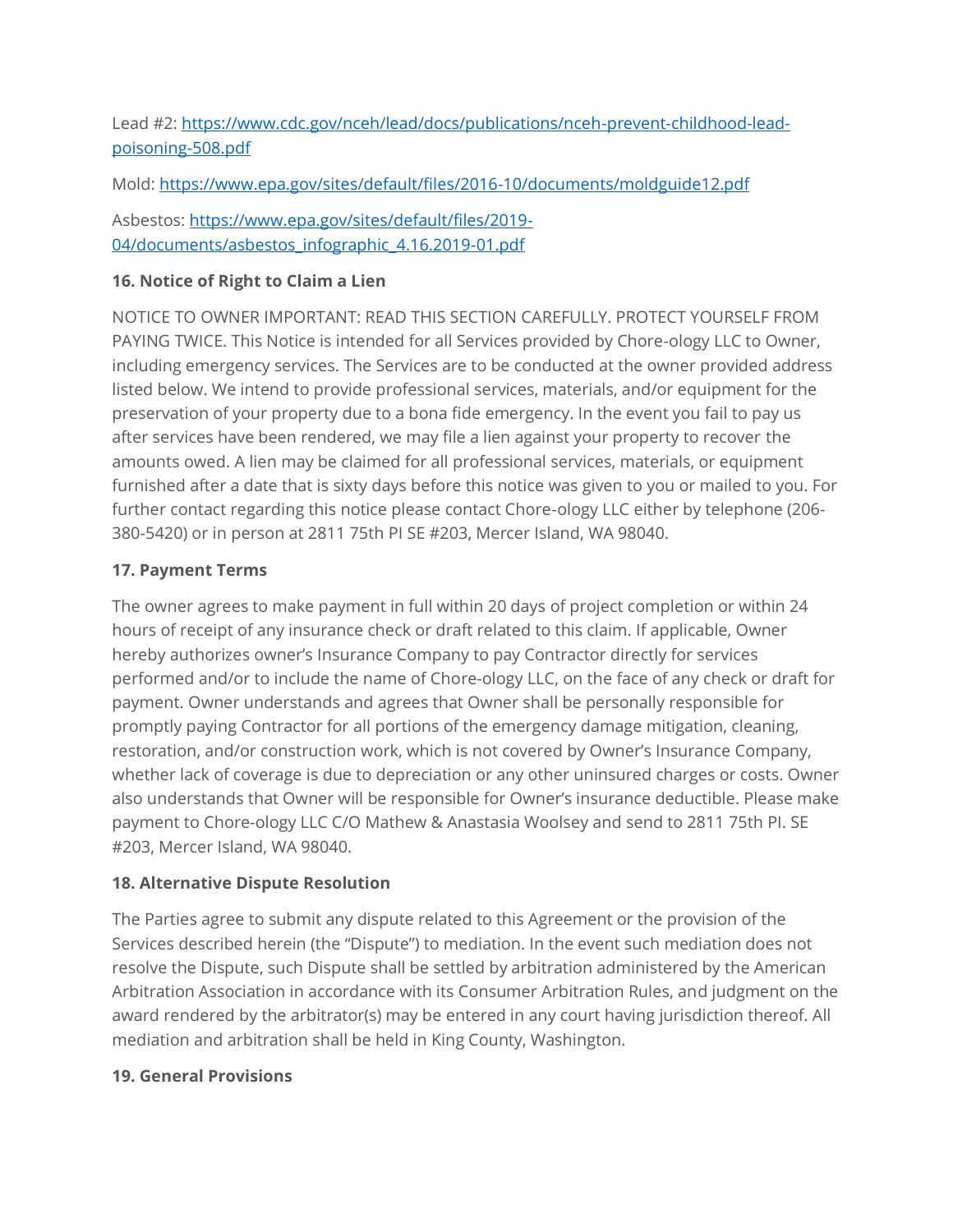Paragraph titles or captions contained in this Agreement are inserted only as a matter of convenience and/or reference, and they shall in no way be construed as limiting, extending, defining, or describing either the scope or intent of this Agreement or of any provision herein. Neither Client nor Service Provider shall delegate their duties under this Agreement without the written consent of the other. This Agreement and schedules attached hereto constitutes the entire and integrated agreement between Client and Service Provider and supersedes and revokes all prior agreements, negotiations, or representations, written or oral, relating to the subject matter of this Agreement, and shall not be changed or amended without the written consent of Service Provider. Any notice, request, or consent made pursuant to this Agreement shall be in writing and shall be deemed to have been made when delivered in person or when sent by registered or certified mail or facsimile or email or text to the applicable party to this Agreement identified on the Estimate. If any provision of this Agreement or any portion of such is found by law to be invalid or unenforceable, it shall not affect the validity or enforceability of the remaining provisions. Nothing expressed or implied in this Agreement shall be construed to confer upon any person, other than the Client and the Service Provider and their respective successors and permitted assigns, any rights, or remedies under or by reason of this Agreement. The Client and Service Provider bind themselves and their respective partners, successors, assigns, and legal representatives to the covenants and provisions of this Agreement. Neither the Client nor the Service Provider may assign, directly or indirectly, all or part of this Agreement without the prior written consent of the other. Any assignment or attempted assignment without prior written consent of the other party shall be deemed a breach of contract and grounds for immediate termination of this Agreement and all agreements, terms, and prices in any way associated with it. This Agreement shall not be amended, modified, superseded, canceled, or terminated, except through the procedures set out herein.

#### **20. Promotional Rights**

Service Provider shall have the right to create and use any materials, drawings, renderings, or photographs of the completed project as promotional materials for the Service Provider's business. The Service Provider shall be obliged to remove the Client's name, address, and phone number from these materials prior to use in publication for promotional purposes.

#### **21. Choice of Law, Jurisdiction, and Venue**

This Agreement and all documents or agreements that flow from it shall be construed pursuant to the laws of the State of Washington, excluding the conflicts of law's provisions. Any litigation arising out of or relating to the Agreement shall be heard in District Court in King County, Washington, unless another location is mutually agreed upon by the parties. Each party hereby irrevocably waives its rights to trial by jury in any litigation arising out of this agreement or the transactions relating to its subject matter.

#### **22. Intellectual Property.**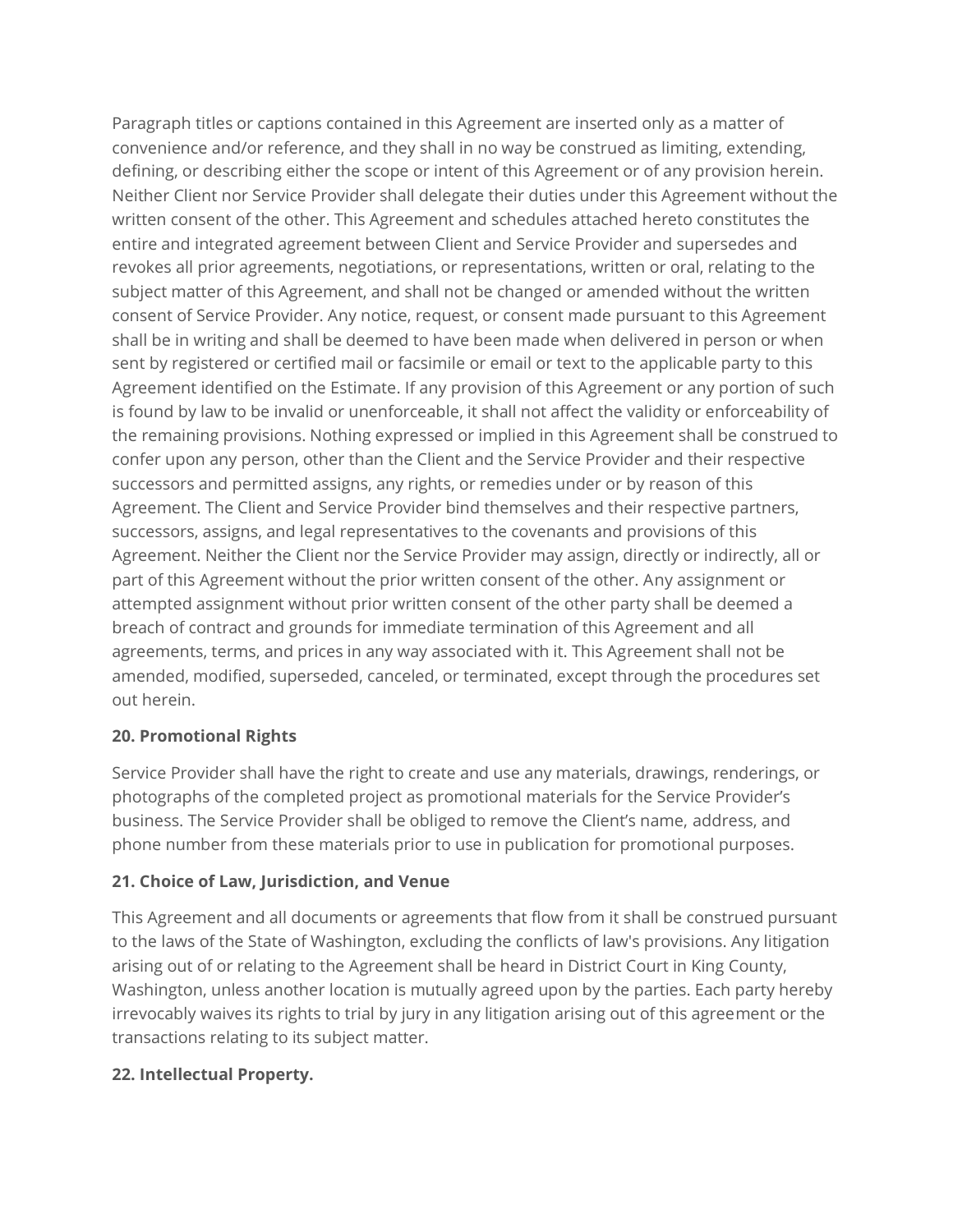All intellectual property rights, including copyrights, patents, patent disclosures and inventions (whether patentable or not), trademarks, service marks, trade secrets, know-how and other confidential information, trade dress, trade names, logos, corporate names, and domain names, together with all of the goodwill associated therewith, derivative works and all other rights (collectively, "Intellectual Property Rights") in and to all documents, work product, and other materials that are delivered to Customer under this Agreement or prepared by or on behalf of Service Provider in the course of performing the Services, including any items identified as such in the Order Confirmation (collectively, the "Deliverables") [except for any Confidential Information of Customer or Customer materials] shall be owned by Service Provider. Service Provider hereby grants Customer a license to use all Intellectual Property Rights free of additional charge and on a non-exclusive, worldwide, non-transferable, nonsublicensable, fully paid-up, royalty-free, and perpetual basis to the extent necessary to enable Customer to make reasonable use of the Deliverables and the Services.

## **23. Confidential Information.**

(a) All non-public, confidential or proprietary information of Service Provider, including, but not limited to, trade secrets, technology, information pertaining to business operations and strategies, and information pertaining to customers, pricing, and marketing (collectively, "Confidential Information"), disclosed by Service Provider to Customer, whether disclosed orally or disclosed or accessed in written, electronic or other form or media, and whether or not marked, designated or otherwise identified as "confidential," in connection with the provision of the Services and this Agreement is confidential, and shall not be disclosed or copied by Customer without the prior written consent of Service Provider. Confidential Information does not include information that is:

(i) in the public domain.

(ii) known to Customer at the time of disclosure; or

(iii) rightfully obtained by Customer on a non-confidential basis from a third party.

(b) Customer agrees to use the Confidential Information only to make use of the Services and Deliverables.

(c) Service Provider shall be entitled to injunctive relief for any violation of this Section.

# **24. Severability.**

If any term or provision of this Agreement is invalid, illegal, or unenforceable in any jurisdiction, such invalidity, illegality, or unenforceability shall not affect any other term, provision of this Agreement, invalidate, or render unenforceable such term or provision in any other jurisdiction.

# **25. Survival.**

Provisions of these Terms, which by their nature should apply beyond their terms, will remain in force after any termination or expiration of this Agreement including, but not limited to, the